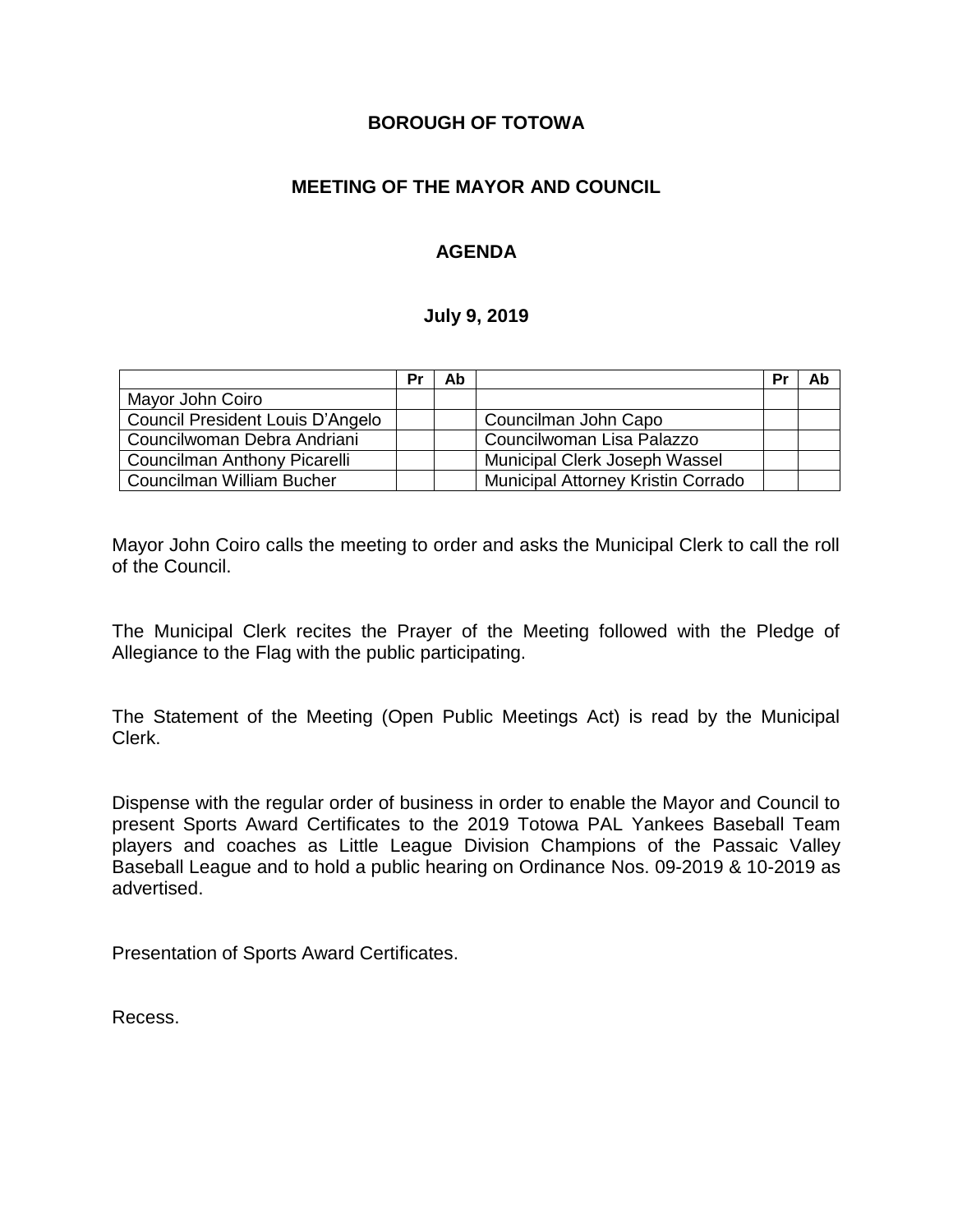The Municipal Clerk announces that Ordinance Nos. 09-2019 & 10-2019 have been advertised for public hearing for Tuesday, July 9, 2019.

The Municipal Clerk reads the legal notice and the title of Ordinance No. 09-2019 (Repeal Peddling And Soliciting).

Open public hearing.

Mayor Coiro asks if any citizens wish to be heard on Ordinance No. 09-2019.

## **CITIZENS HEARD:**

Close public hearing.

The Municipal Clerk reads Ordinance No. 09-2019 by title.

Adopt Ordinance No. 09-2019.

The Municipal Clerk reads the legal notice and the title of Ordinance No. 10-2019 (Zoning And Land Use).

Open public hearing.

Mayor Coiro asks if any citizens wish to be heard on Ordinance No. 10-2019.

# **CITIZENS HEARD:**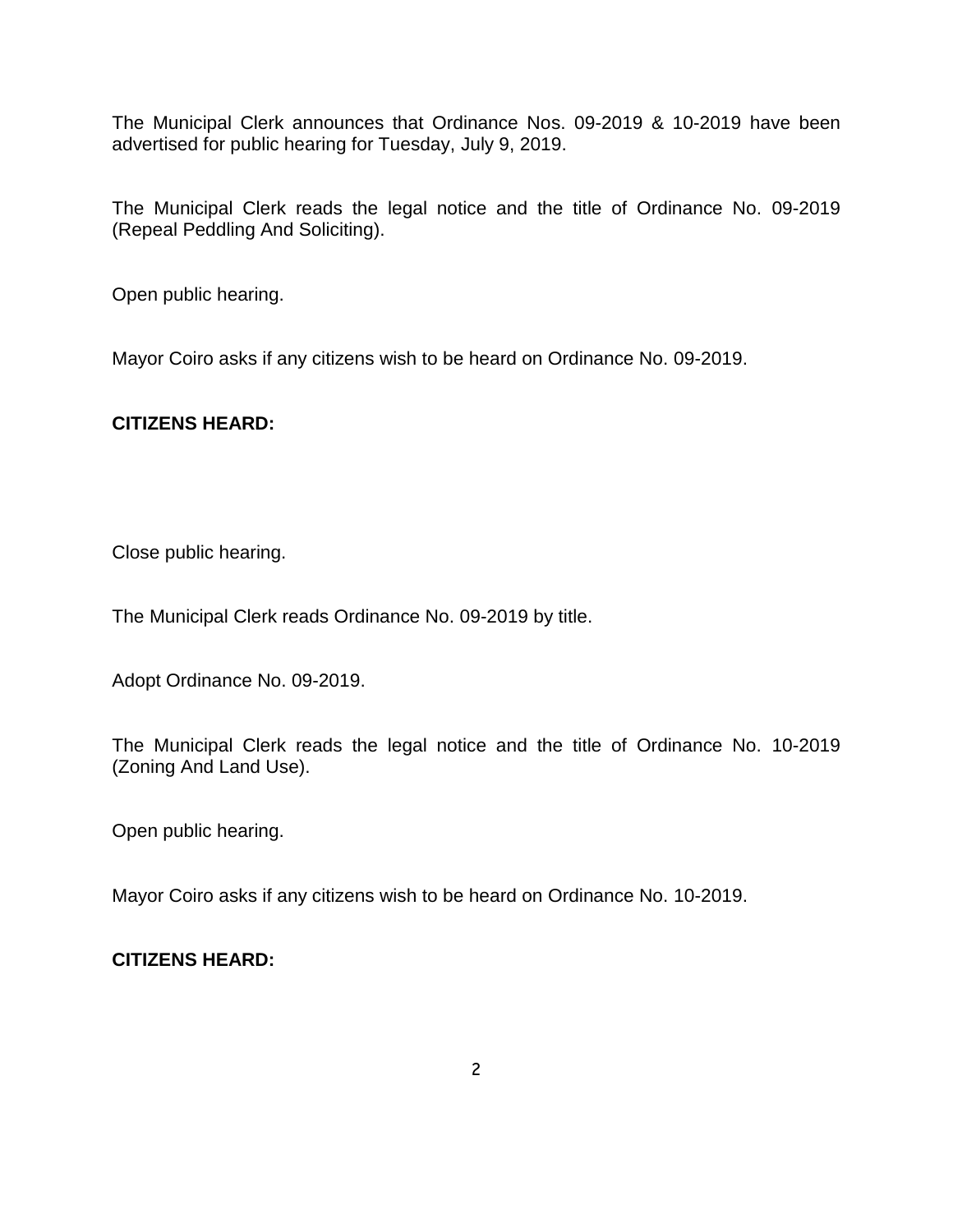Close public hearing.

The Municipal Clerk reads Ordinance No. 10-2019 by title.

Adopt Ordinance No. 10-2019.

Revert to the regular order of business.

Report from Members of the Council, Municipal Clerk and Municipal Attorney.

## **CITIZENS HEARD:**

Minutes of the Mayor and Council for the meeting of June 25, 2019.

# **COMMITTEE ON FINANCE: PICARELLI, D'ANGELO, CAPO.**

Resolution No. 2019-15 for the payment of bills.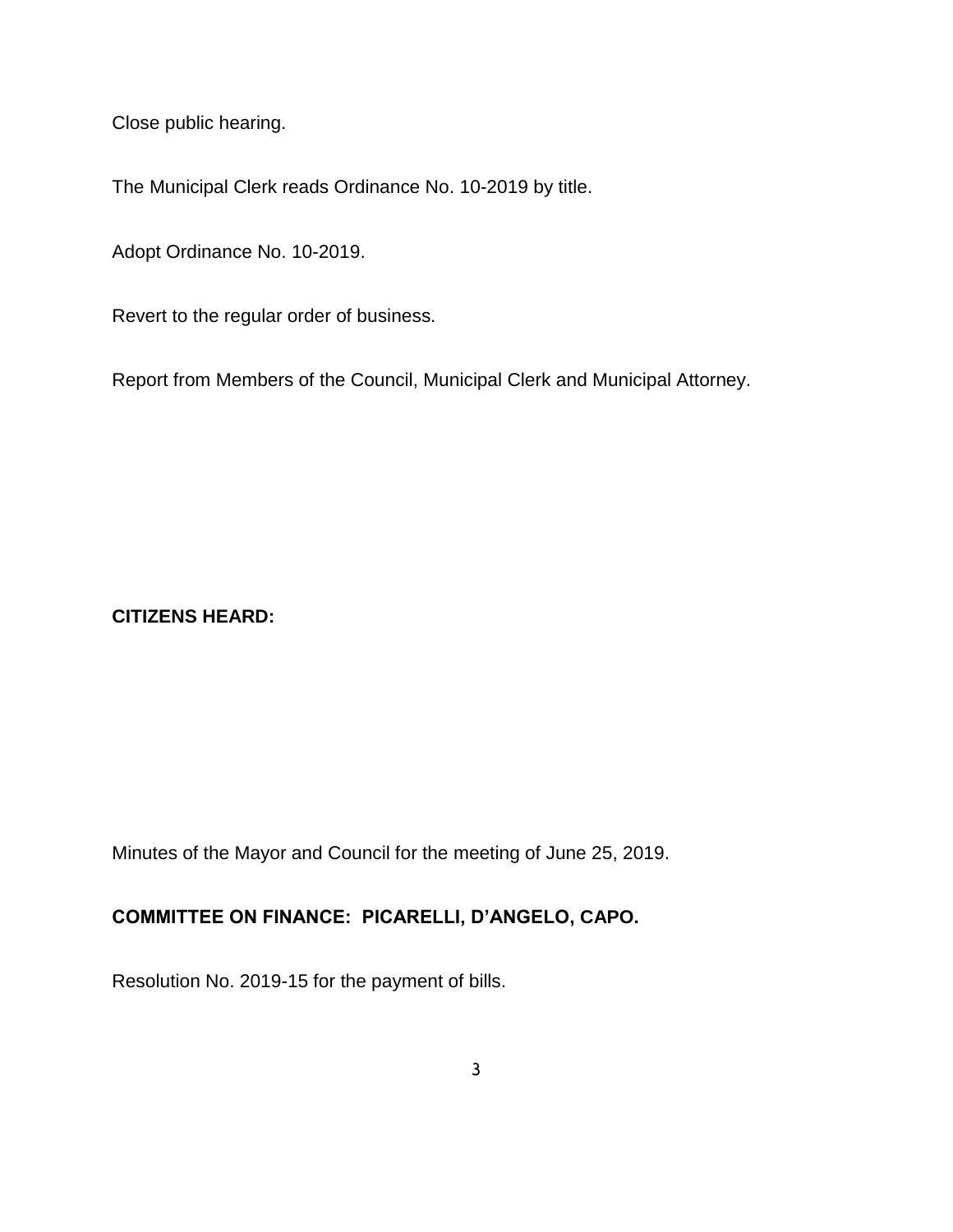Resolution to effectuate the redemption of Tax Sale Certificate #15-00003 for 15 Greene Avenue, Block 82, Lot 11.

Payment of the 3<sup>rd</sup> Quarter 2019 Budget Allotment to the Borough of Totowa Public Library in the amount of \$177,365.00.

## **COMMITTEE ON PUBLIC SAFETY: D'ANGELO, CAPO, BUCHER.**

Letter from Riverview Park Fire Company requesting permission to take Engine 973 to the following Wet Downs: Saturday, July 13, 2019 in Elmwood Park and Saturday, July 27, 2019 in Saddle Brook.

## **COMMITTEE ON PUBLIC WORKS: BUCHER, PALAZZO, PICARELLI.**

Resolution To Submit A Grant Application And Execute A Grant Agreement With The New Jersey Department Of Transportation For The 2020 Municipal Aid Application For The Craig Court, Dey Hill Trail And Commerce Way Improvement Project.

# **COMMITTEE ON ENG. & PUB. PROPERTY: CAPO, ANDRIANI, D'ANGELO.**

Resolution Authorizing Contract For The Removal And Replacement Of Roofing System At Roof Between Library And Municipal Building.

Letter from the Do-Good House requesting permission to use the Municipal Parking Lot on Tuesday, July 16, 2019 for a trip to Yankee Stadium.

#### **COMMITTEE ON LIAISON & INSPECTION: ANDRIANI, BUCHER, PALAZZO.**

No report.